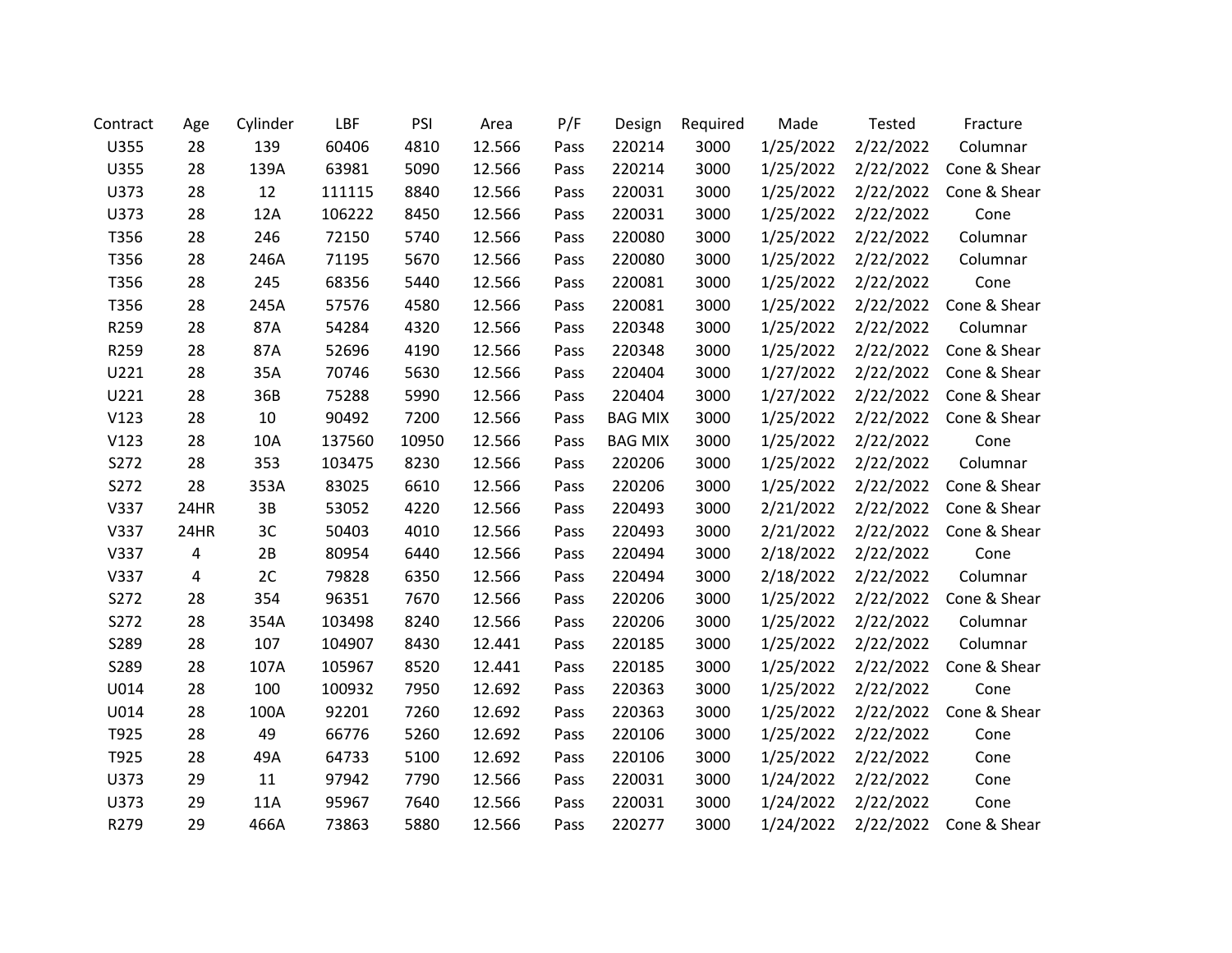| R279   | 29 | 466A          | 72984  | 5810   | 12.566 | Pass | 220277         | 3000 | 1/24/2022 | 2/22/2022 | Columnar     |
|--------|----|---------------|--------|--------|--------|------|----------------|------|-----------|-----------|--------------|
| V020   | 29 | 19            | 92188  | 7340   | 12.566 | Pass | 220405         | 3500 | 1/24/2022 | 2/22/2022 | Cone & Shear |
| V020   | 29 | 19A           | 91320  | 7270   | 12.566 | Pass | 220405         | 3500 | 1/24/2022 | 2/22/2022 | Columnar     |
| T356   | 29 | 244           | 71685  | 5700   | 12.566 | Pass | 220043         | 3000 | 1/24/2022 | 2/22/2022 | Cone & Shear |
| T356   | 29 | 244A          | 69999  | 5570   | 12.566 | Pass | 220043         | 3000 | 1/24/2022 | 2/22/2022 | Cone         |
| R279   | 6  | 478C          | 34379  | < 2740 | 12.566 | Fail | 220277         | 3000 | 2/16/2022 | 2/22/2022 | Cone & Shear |
| R279   | 6  | 478C          | 36112  | < 2870 | 12.566 | Fail | 220277         | 3000 | 2/16/2022 | 2/22/2022 | Cone         |
| S289   | 29 | 106           | 102347 | 8140   | 12.566 | Pass | 220185         | 3000 | 1/24/2022 | 2/22/2022 | Cone         |
| S289   | 29 | 106A          | 101187 | 8050   | 12.566 | Pass | 220185         | 3000 | 1/24/2022 | 2/22/2022 | Cone & Shear |
| V030   | 29 | 22            | 74148  | 5900   | 12.566 | Pass | <b>BAG MIX</b> | 3000 | 1/24/2022 | 2/22/2022 | Cone         |
| V030   | 29 | 22A           | 72720  | 5790   | 12.566 | Pass | <b>BAG MIX</b> | 3000 | 1/24/2022 | 2/22/2022 | Columnar     |
| T356   | 29 | 243           | 74011  | 5890   | 12.566 | Pass | 220081         | 3000 | 1/24/2022 | 2/22/2022 | Columnar     |
| T356   | 29 | 243A          | 68055  | 5420   | 12.566 | Pass | 220081         | 3000 | 1/24/2022 | 2/22/2022 | Cone         |
| U367   | 29 | 25A           | 46143  | 3670   | 12.566 | Pass | 220168         | 3000 | 1/24/2022 | 2/22/2022 | Cone & Split |
| U367   | 29 | 25A           | 44121  | 3510   | 12.566 | Pass | 220168         | 3000 | 1/24/2022 | 2/22/2022 | Cone & Shear |
| T014   | 29 | 191           | 69625  | 5540   | 12.566 | Pass | 220371         | 4000 | 1/24/2022 | 2/22/2022 | Cone         |
| T014   | 29 | 191           | 69596  | 5540   | 12.566 | Pass | 220371         | 4000 | 1/24/2022 | 2/22/2022 | Cone & Shear |
| V275   | 29 | $2^{\circ}$   | 113880 | 9060   | 12.566 | Pass | 220392         | 3000 | 1/24/2022 | 2/22/2022 | Cone         |
| V275   | 29 | 2A            | 111776 | 8890   | 12.566 | Pass | 220392         | 3000 | 1/24/2022 | 2/22/2022 | Cone & Shear |
| V061   | 29 | 19A           | 75392  | 6000   | 12.566 | Pass | 220011         | 3000 | 1/24/2022 | 2/22/2022 | Cone         |
| V061   | 29 | 19A           | 82045  | 6530   | 12.566 | Pass | 220011         | 3000 | 1/24/2022 | 2/22/2022 | Columnar     |
| V014   | 29 | 16            | 92056  | 7330   | 12.566 | Pass | 220296         | 3500 | 1/24/2022 | 2/22/2022 | Cone & Shear |
| V014   | 29 | 16A           | 87854  | 6990   | 12.566 | Pass | 220296         | 3500 | 1/24/2022 | 2/22/2022 | Columnar     |
| V176   | 29 | 69            | 81358  | 6470   | 12.566 | Pass | 220005         | 3000 | 1/24/2022 | 2/22/2022 | Cone & Shear |
| V176   | 29 | 69            | 78398  | 6240   | 12.566 | Pass | 220005         | 3000 | 1/24/2022 | 2/22/2022 | Cone         |
| U032   | 29 | 196           | 81855  | 6510   | 12.566 | Pass | 220060         | 3000 | 1/24/2022 | 2/22/2022 | Columnar     |
| U032   | 29 | 196A          | 76015  | 6050   | 12.566 | Pass | 220060         | 3000 | 1/24/2022 | 2/22/2022 | Columnar     |
| V145   | 29 | 4             | 76665  | 6100   | 12.566 | Pass | 211036         | 3000 | 1/24/2022 | 2/22/2022 | Cone & Split |
| V145   | 29 | 4A            | 71780  | 5710   | 12.566 | Pass | 211036         | 3000 | 1/24/2022 | 2/22/2022 | Cone         |
| V077   | 29 | 6             | 79909  | 6360   | 12.566 | Pass | 220115         | 3000 | 1/24/2022 | 2/22/2022 | Cone & Split |
| V077   | 29 | 6A            | 79170  | 6300   | 12.566 | Pass | 220115         | 3000 | 1/24/2022 | 2/22/2022 | Cone         |
| 111041 | 29 | <b>BR3-33</b> | 80883  | 6440   | 12.566 | Pass | 220211         | 3000 | 1/24/2022 | 2/22/2022 | Columnar     |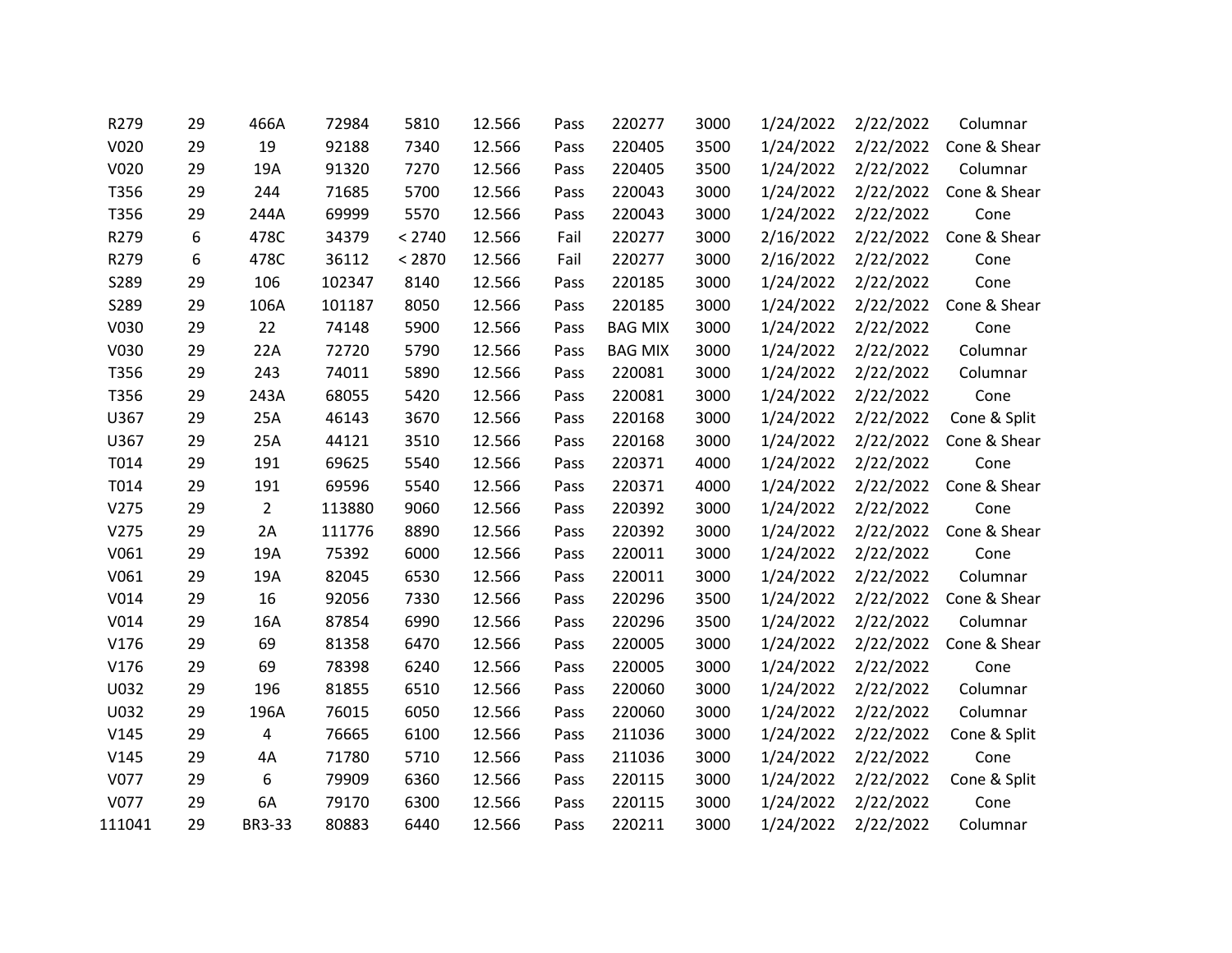| 111041 | 29 | <b>BR3-33A</b> | 79949  | 6360   | 12.566 | Pass | 220211 | 3000 | 1/24/2022 | 2/22/2022 | Cone & Shear |
|--------|----|----------------|--------|--------|--------|------|--------|------|-----------|-----------|--------------|
| R279   | 6  | 478B           | 35838  | < 2850 | 12.566 | Fail | 220277 | 3000 | 2/16/2022 | 2/22/2022 | Cone & Split |
| R279   | 6  | 478B           | 37080  | < 2950 | 12.566 | Fail | 220277 | 3000 | 2/16/2022 | 2/22/2022 | Columnar     |
| S272   | 29 | 352            | 116318 | 9260   | 12.566 | Pass | 220028 | 4500 | 1/24/2022 | 2/22/2022 | Cone & Shear |
| S272   | 29 | 352A           | 113090 | 9000   | 12.566 | Pass | 220028 | 4500 | 1/24/2022 | 2/22/2022 | Cone         |
| T336   | 28 | 356            | 73650  | 5860   | 12.566 | Pass | 220131 | 3000 | 1/24/2022 | 2/22/2022 | Cone         |
| T336   | 28 | 356A           | 70899  | 5640   | 12.566 | Pass | 220131 | 3000 | 1/24/2022 | 2/22/2022 | Columnar     |
| U011   | 28 | 62             | 72036  | 5730   | 12.566 | Pass | 220222 | 3000 | 1/24/2022 | 2/22/2022 | Cone         |
| U011   | 28 | 62A            | 71138  | 5660   | 12.566 | Pass | 220222 | 3000 | 1/24/2022 | 2/22/2022 | Cone & Shear |
| T014   | 28 | 190            | 92331  | 7420   | 12.441 | Pass | 220223 | 3000 | 1/24/2022 | 2/22/2022 | Columnar     |
| T014   | 28 | 190A           | 99022  | 7880   | 12.566 | Pass | 220223 | 3000 | 1/24/2022 | 2/22/2022 | Columnar     |
| V123   | 28 | 9              | 79768  | 6410   | 12.441 | Pass |        | 3000 | 1/24/2022 | 2/22/2022 | Cone         |
| V123   | 28 | <b>9A</b>      | 85711  | 6820   | 12.566 | Pass |        | 3000 | 1/24/2022 | 2/22/2022 | Cone & Shear |
| S272   | 28 | 351            | 91597  | 7330   | 12.504 | Pass | 220206 | 3000 | 1/24/2022 | 2/22/2022 | Columnar     |
| S272   | 28 | 351A           | 92135  | 7330   | 12.566 | Pass | 220206 | 3000 | 1/24/2022 | 2/22/2022 | Cone         |
| V261   | 13 | 5B             | 70419  | 5600   | 12.566 | Pass | 220465 | 3000 | 1/22/2022 | 2/22/2022 | Columnar     |
| V261   | 13 | <b>5B</b>      | 71647  | 5700   | 12.566 | Pass | 220465 | 3000 | 1/22/2022 | 2/22/2022 | Columnar     |
| T336   | 28 | 357            | 79788  | 6350   | 12.566 | Pass | 220131 | 3000 | 1/26/2022 | 2/23/2022 | Columnar     |
| T336   | 28 | 357A           | 84503  | 6720   | 12.566 | Pass | 220131 | 3000 | 1/26/2022 | 2/23/2022 | Columnar     |
| U221   | 28 | 37A            | 79508  | 6330   | 12.566 | Pass | 220404 | 3000 | 1/27/2022 | 2/23/2022 | Columnar     |
| U221   | 28 | 37B            | 78364  | 6240   | 12.566 | Pass | 220404 | 3000 | 1/27/2022 | 2/23/2022 | Columnar     |
| T356   | 28 | 248            | 62113  | 4940   | 12.566 | Pass | 220043 | 3000 | 1/26/2022 | 2/23/2022 | Cone & Shear |
| T356   | 28 | 248A           | 62609  | 4980   | 12.566 | Pass | 220043 | 3000 | 1/26/2022 | 2/23/2022 | Cone         |
| U224   | 28 | 132            | 100380 | 7990   | 12.566 | Pass | 220321 | 3000 | 1/26/2022 | 2/23/2022 | Columnar     |
| U224   | 28 | 132A           | 124737 | 9930   | 12.566 | Pass | 220321 | 3000 | 1/26/2022 | 2/23/2022 | Cone & Split |
| V902   | 28 | 12             | 82484  | 6560   | 12.566 | Pass | 220010 | 3000 | 1/26/2022 | 2/23/2022 | Columnar     |
| V902   | 28 | 12A            | 84568  | 6730   | 12.566 | Pass | 220010 | 3000 | 1/26/2022 | 2/23/2022 | Columnar     |
| S272   | 28 | 356            | 74353  | 5920   | 12.566 | Pass | 220206 | 3000 | 1/26/2022 | 2/23/2022 | Cone & Shear |
| S272   | 28 | 356A           | 77914  | 6200   | 12.566 | Pass | 220206 | 3000 | 1/26/2022 | 2/23/2022 | Cone         |
| S272   | 28 | 355            | 119594 | 9520   | 12.566 | Pass | 220028 | 3000 | 1/26/2022 | 2/23/2022 | Cone         |
| S272   | 28 | 355A           | 118335 | 9420   | 12.566 | Pass | 220028 | 3000 | 1/26/2022 | 2/23/2022 | Columnar     |
| V100   | 28 | 11             | 95804  | 7660   | 12.504 | Pass | 210910 | 3000 | 1/26/2022 | 2/23/2022 | Cone & Shear |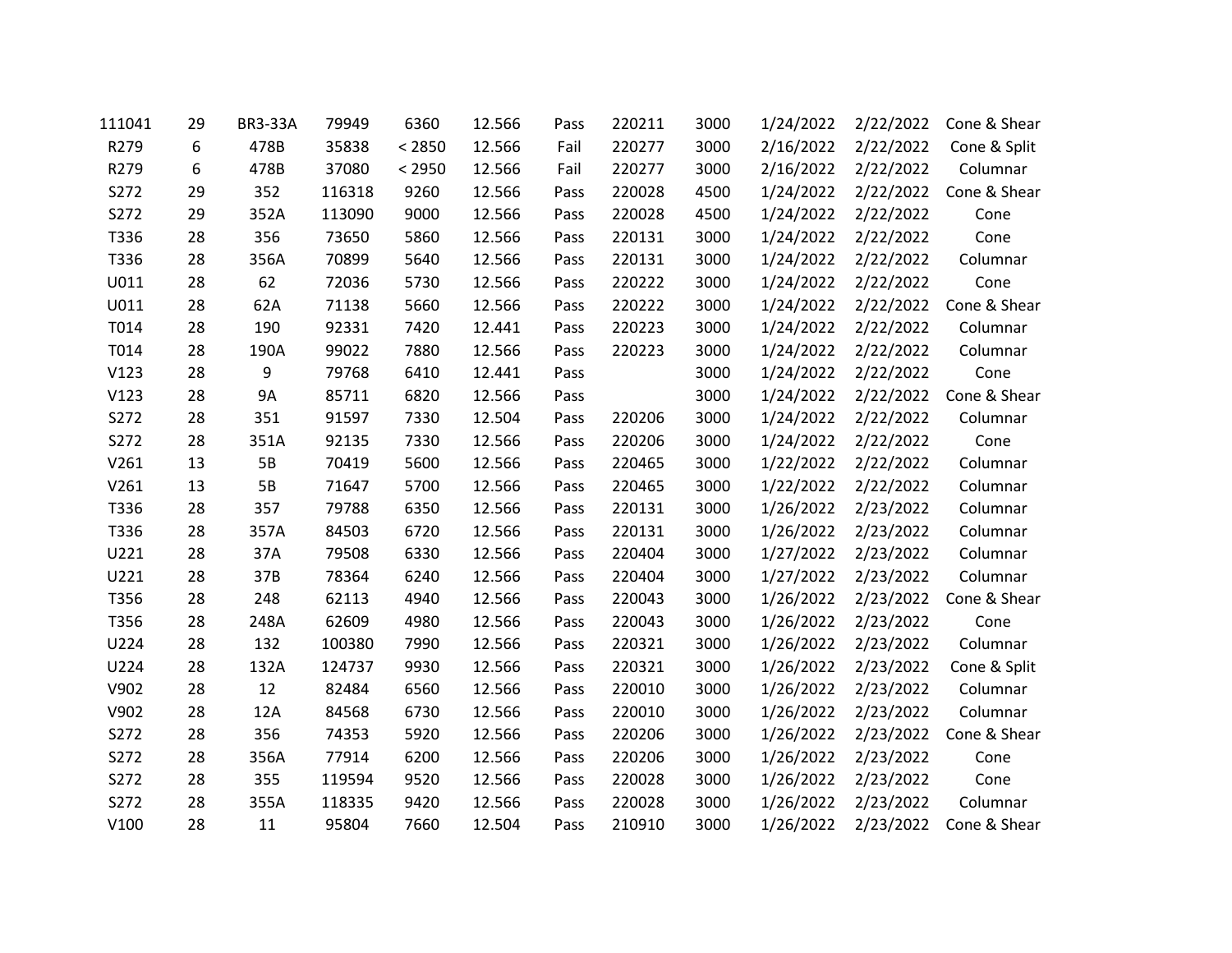| V100   | 28             | 11A          | 89041  | 7120   | 12.504 | Pass | 210910 | 3000 | 1/26/2022 | 2/23/2022 | Cone & Split  |
|--------|----------------|--------------|--------|--------|--------|------|--------|------|-----------|-----------|---------------|
| T023   | 28             | 220          | 30964  | < 2480 | 12.504 | Fail | 220082 | 3000 | 1/26/2022 | 2/23/2022 | Cone          |
| T023   | 28             | 220A         | 33505  | < 2670 | 12.566 | Fail | 220082 | 3000 | 1/26/2022 | 2/23/2022 | Cone & Split  |
| 108870 | 28             | 61           | 36811  | < 2960 | 12.441 | Fail | 210777 | 3000 | 1/26/2022 | 2/23/2022 | Cone          |
| 108870 | 28             | 61A          | 36407  | < 2930 | 12.441 | Fail | 210777 | 3000 | 1/26/2022 | 2/23/2022 | Cone          |
| V309   | $\overline{7}$ | $\mathbf{1}$ | 69622  | 5540   | 12.566 | Pass | 220210 | 4000 | 2/16/2022 | 2/23/2022 | Cone & Split  |
| R279   | $\overline{7}$ | 478D         | 36328  | < 2890 | 12.566 | Fail | 220277 | 3000 | 2/16/2022 | 2/23/2022 | Cone          |
| R279   | $\overline{7}$ | 478D         | 37540  | < 2990 | 12.566 | Fail | 220277 | 3000 | 2/16/2022 | 2/23/2022 | Cone          |
| test   |                | $\mathbf{1}$ | 25898  | < 2060 | 12.566 | Fail |        | 3000 | 2/24/2022 | 2/24/2022 | <none></none> |
| T336   | 28             | 359          | 76680  | 6100   | 12.566 | Pass | 220131 | 3000 | 1/28/2022 | 2/25/2022 | Cone          |
| T336   | 28             | 359A         | 76233  | 6070   | 12.566 | Pass | 220131 | 3000 | 1/28/2022 | 2/25/2022 | Cone & Split  |
| 123115 | 29             | 70           | 57216  | 4550   | 12.566 | Pass | 210805 | 3000 | 1/27/2022 | 2/25/2022 | Cone & Split  |
| 123115 | 29             | 70A          | 53525  | 4260   | 12.566 | Pass | 210805 | 3000 | 1/27/2022 | 2/25/2022 | Columnar      |
| 123115 | 32             | 69           | 63221  | 5030   | 12.566 | Pass | 210805 | 3000 | 1/24/2022 | 2/25/2022 | Columnar      |
| 123115 | 32             | 69A          | 61619  | 4900   | 12.566 | Pass | 210805 | 3000 | 1/24/2022 | 2/25/2022 | Cone          |
| U920   | 28             | 5            | 66901  | 5320   | 12.566 | Pass | 210063 | 3000 | 1/28/2022 | 2/25/2022 | Columnar      |
| U920   | 28             | 5A           | 66965  | 5330   | 12.566 | Pass | 210063 | 3000 | 1/28/2022 | 2/25/2022 | Cone & Split  |
| S289   | 28             | 109          | 81159  | 6460   | 12.566 | Pass | 220185 | 3000 | 1/28/2022 | 2/25/2022 | Cone          |
| S289   | 28             | 109A         | 86640  | 6890   | 12.566 | Pass | 220185 | 3000 | 1/28/2022 | 2/25/2022 | Columnar      |
| V176   | 28             | 70           | 87352  | 6950   | 12.566 | Pass | 220005 | 3000 | 1/28/2022 | 2/25/2022 | Cone & Shear  |
| V176   | 28             | 70A          | 87455  | 6960   | 12.566 | Pass | 220005 | 3000 | 1/28/2022 | 2/25/2022 | Cone          |
| 118870 | 28             | 62           | 66222  | 5350   | 12.379 | Pass | 210777 | 3000 | 1/28/2022 | 2/25/2022 | Cone & Split  |
| 118870 | 28             | 62A          | 63578  | 5060   | 12.566 | Pass | 210777 | 3000 | 1/28/2022 | 2/25/2022 | Cone & Shear  |
| U224   | 28             | 135A         | 107638 | 8480   | 12.692 | Pass | 220321 | 3000 | 1/28/2022 | 2/25/2022 | Columnar      |
| U224   | 28             | 135A         | 87485  | 6890   | 12.692 | Pass | 220321 | 3000 | 1/28/2022 | 2/25/2022 | Columnar      |
| U011   | 28             | 66           | 75639  | 6020   | 12.566 | Pass | 220222 | 3000 | 1/28/2022 | 2/25/2022 | Cone & Split  |
| U011   | 28             | 66A          | 67970  | 5410   | 12.566 | Pass | 220222 | 3000 | 1/28/2022 | 2/25/2022 | Columnar      |
| U011   | 28             | 65           | 78738  | 6230   | 12.629 | Pass | 220222 | 3000 | 1/28/2022 | 2/25/2022 | Cone & Shear  |
| U011   | 28             | 65A          | 77603  | 6180   | 12.566 | Pass | 220222 | 3000 | 1/28/2022 | 2/25/2022 | Columnar      |
| U011   | 28             | 67           | 79410  | 6350   | 12.504 | Pass | 220222 | 3000 | 1/28/2022 | 2/25/2022 | Columnar      |
| U011   | 28             | 67A          | 73331  | 5840   | 12.566 | Pass | 220222 | 3000 | 1/28/2022 | 2/25/2022 | Cone & Shear  |
| S272   | 29             | 357          | 128723 | 10240  | 12.566 | Pass | 220028 | 4500 | 1/27/2022 | 2/25/2022 | Cone          |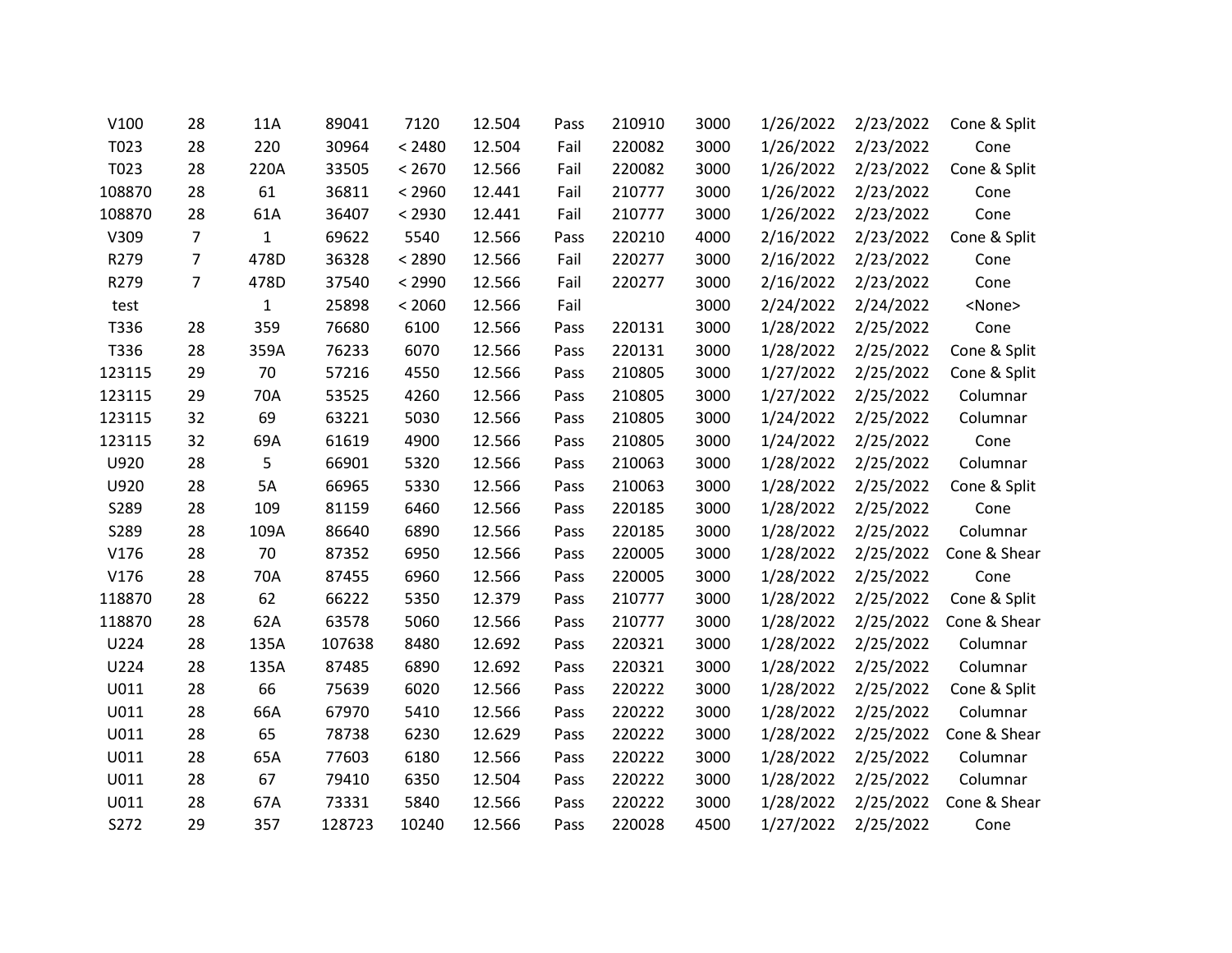| S272   | 29 | 357A           | 128659 | 10240 | 12.566 | Pass | 220028 | 4500 | 1/27/2022 | 2/25/2022 | Cone & Shear |
|--------|----|----------------|--------|-------|--------|------|--------|------|-----------|-----------|--------------|
| R259   | 29 | 88A            | 59291  | 4720  | 12.566 | Pass | 220348 | 3000 | 1/27/2022 | 2/25/2022 | Cone & Split |
| R259   | 29 | 88A            | 61025  | 4860  | 12.566 | Pass | 220348 | 3000 | 1/27/2022 | 2/25/2022 | Cone & Shear |
| U367   | 29 | 26A            | 46956  | 3740  | 12.566 | Pass | 220168 | 3000 | 1/27/2022 | 2/25/2022 | Cone & Shear |
| U367   | 29 | 26A            | 46548  | 3700  | 12.566 | Pass | 220168 | 3000 | 1/27/2022 | 2/25/2022 | Cone & Split |
| V275   | 29 | 3              | 93907  | 7470  | 12.566 | Pass | 220397 | 3500 | 1/27/2022 | 2/25/2022 | Cone & Shear |
| V275   | 29 | 3A             | 97231  | 7740  | 12.566 | Pass | 220397 | 3500 | 1/27/2022 | 2/25/2022 | Columnar     |
| U224   | 29 | 134            | 114783 | 9130  | 12.566 | Pass | 220321 | 3000 | 1/27/2022 | 2/25/2022 | Cone & Split |
| U224   | 29 | 134A           | 84493  | 6720  | 12.566 | Pass | 220321 | 3000 | 1/27/2022 | 2/25/2022 | Columnar     |
| T014   | 29 | 192            | 97550  | 7760  | 12.566 | Pass | 220223 | 3000 | 1/27/2022 | 2/25/2022 | Cone & Shear |
| T014   | 29 | 192A           | 98765  | 7860  | 12.566 | Pass | 220223 | 3000 | 1/27/2022 | 2/25/2022 | Cone         |
| T925   | 29 | 50             | 95051  | 7560  | 12.566 | Pass | 220032 | 3000 | 1/27/2022 | 2/25/2022 | Cone & Shear |
| T925   | 29 | 50A            | 88003  | 7000  | 12.566 | Pass | 220032 | 3000 | 1/27/2022 | 2/25/2022 | Cone & Shear |
| S060   | 29 | 765            | 81363  | 6470  | 12.566 | Pass | 220093 | 3000 | 1/27/2022 | 2/25/2022 | Cone & Split |
| S060   | 29 | 765A           | 77625  | 6180  | 12.566 | Pass | 220093 | 3000 | 1/27/2022 | 2/25/2022 | Cone & Split |
| 111041 | 29 | BR3-34         | 88287  | 7030  | 12.566 | Pass | 220211 | 3000 | 1/27/2022 | 2/25/2022 | Cone         |
| 111041 | 29 | <b>BR3-34A</b> | 88220  | 7020  | 12.566 | Pass | 220211 | 3000 | 1/27/2022 | 2/25/2022 | Cone & Shear |
| U323   | 29 | 22             | 84844  | 6750  | 12.566 | Pass | 220032 | 3000 | 1/27/2022 | 2/25/2022 | Cone         |
| U323   | 29 | 22A            | 79889  | 6360  | 12.566 | Pass | 220032 | 3000 | 1/27/2022 | 2/25/2022 | Cone & Shear |
| S182   | 29 | 112            | 102241 | 8140  | 12.566 | Pass | 220097 | 3000 | 1/27/2022 | 2/25/2022 | Cone         |
| S182   | 29 | 112A           | 101467 | 8070  | 12.566 | Pass | 220097 | 3000 | 1/27/2022 | 2/25/2022 | Columnar     |
| 124596 | 29 | 4              | 86341  | 6870  | 12.566 | Pass | 22004  | 3000 | 1/27/2022 | 2/25/2022 | Cone         |
| 124596 | 29 | 4A             | 86650  | 6900  | 12.566 | Pass | 22004  | 3000 | 1/27/2022 | 2/25/2022 | Cone         |
| U221   | 29 | 38A            | 78554  | 6250  | 12.566 | Pass | 220404 | 3000 | 1/27/2022 | 2/25/2022 | Columnar     |
| U221   | 29 | 38B            | 74458  | 5930  | 12.566 | Pass | 220404 | 3000 | 1/27/2022 | 2/25/2022 | Cone & Shear |
| U011   | 29 | 63             | 70351  | 5600  | 12.566 | Pass | 220222 | 3000 | 1/27/2022 | 2/25/2022 | Columnar     |
| U011   | 29 | 63A            | 66451  | 5290  | 12.566 | Pass | 220222 | 3000 | 1/27/2022 | 2/25/2022 | Columnar     |
| V010   | 29 | $\mathbf{1}$   | 62836  | 5000  | 12.566 | Pass | 220414 | 3000 | 1/27/2022 | 2/25/2022 | Columnar     |
| V010   | 29 | 1A             | 64772  | 5150  | 12.566 | Pass | 220414 | 3000 | 1/27/2022 | 2/25/2022 | Cone & Shear |
| U011   | 29 | 64             | 63356  | 5070  | 12.504 | Pass | 220222 | 3000 | 1/27/2022 | 2/25/2022 | Columnar     |
| U011   | 29 | 64A            | 61289  | 4880  | 12.566 | Pass | 220222 | 3000 | 1/27/2022 | 2/25/2022 | Columnar     |
| T336   | 29 | 358            | 71213  | 5640  | 12.629 | Pass | 220131 | 3000 | 1/27/2022 | 2/25/2022 | Columnar     |